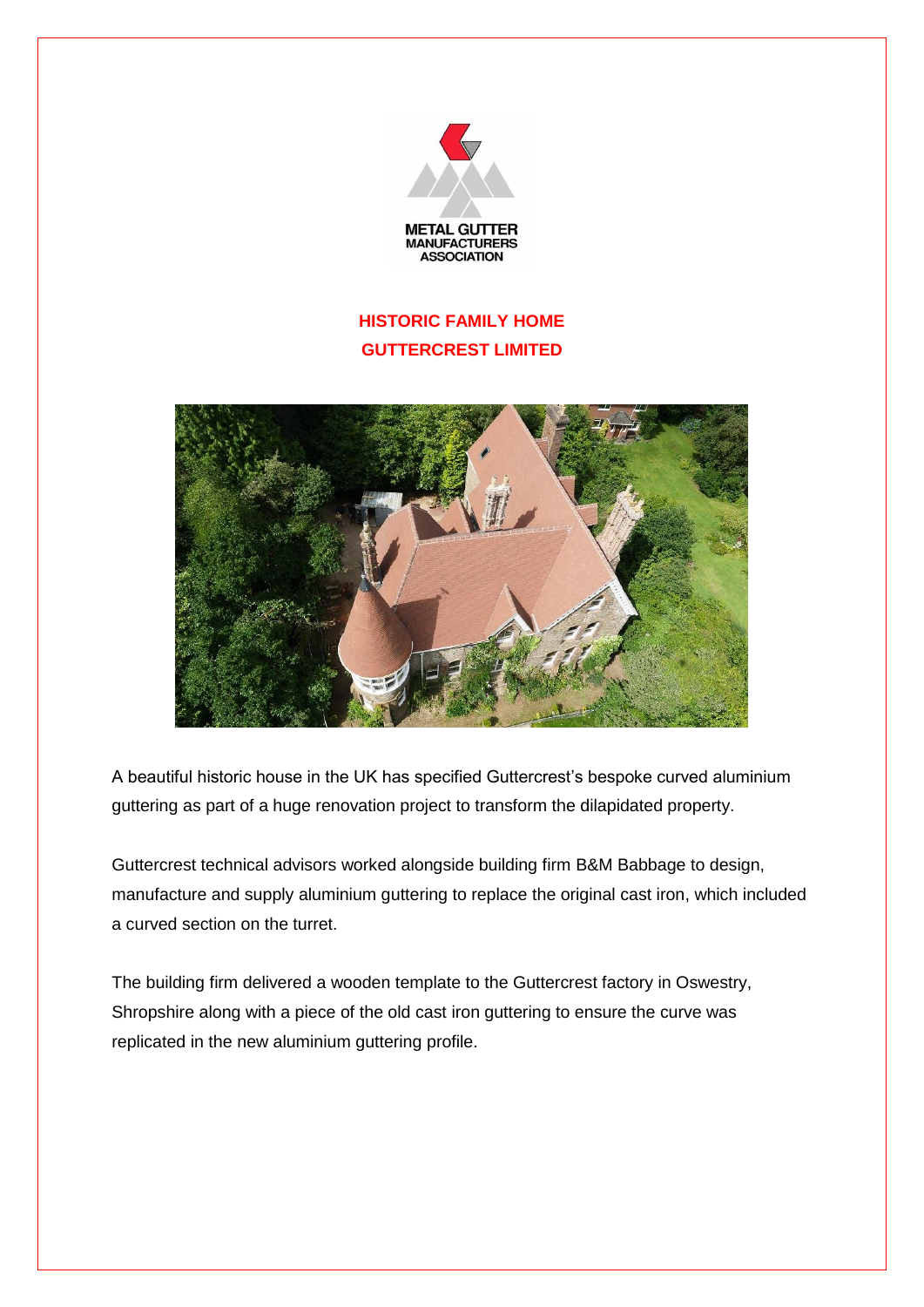

*The turret in need of repair*

Guttercrest's aluminium half round gutters are inspired by 19th century cast iron guttering, offering the beautiful traditional look of cast iron with all the benefits of aluminium guttering, being lightweight and easy to maintain.

Twelve metres of new aluminium curved guttering was finished with a polyester powder coating (PPC) in RAL 9010 (pure white) matt and delivered in one metre lengths to site. The guttering is also available in cast curves for a completely seamless appearance and heritage-look textured PPC finish.

The straight edges of the building were fitted with Guttercrest's 130mm half round aluminium gutter delivered in three metre lengths. Over 30 metres of traditional cast round 100mm downpipes were fitted with traditional collar brackets to finish the heritage look.